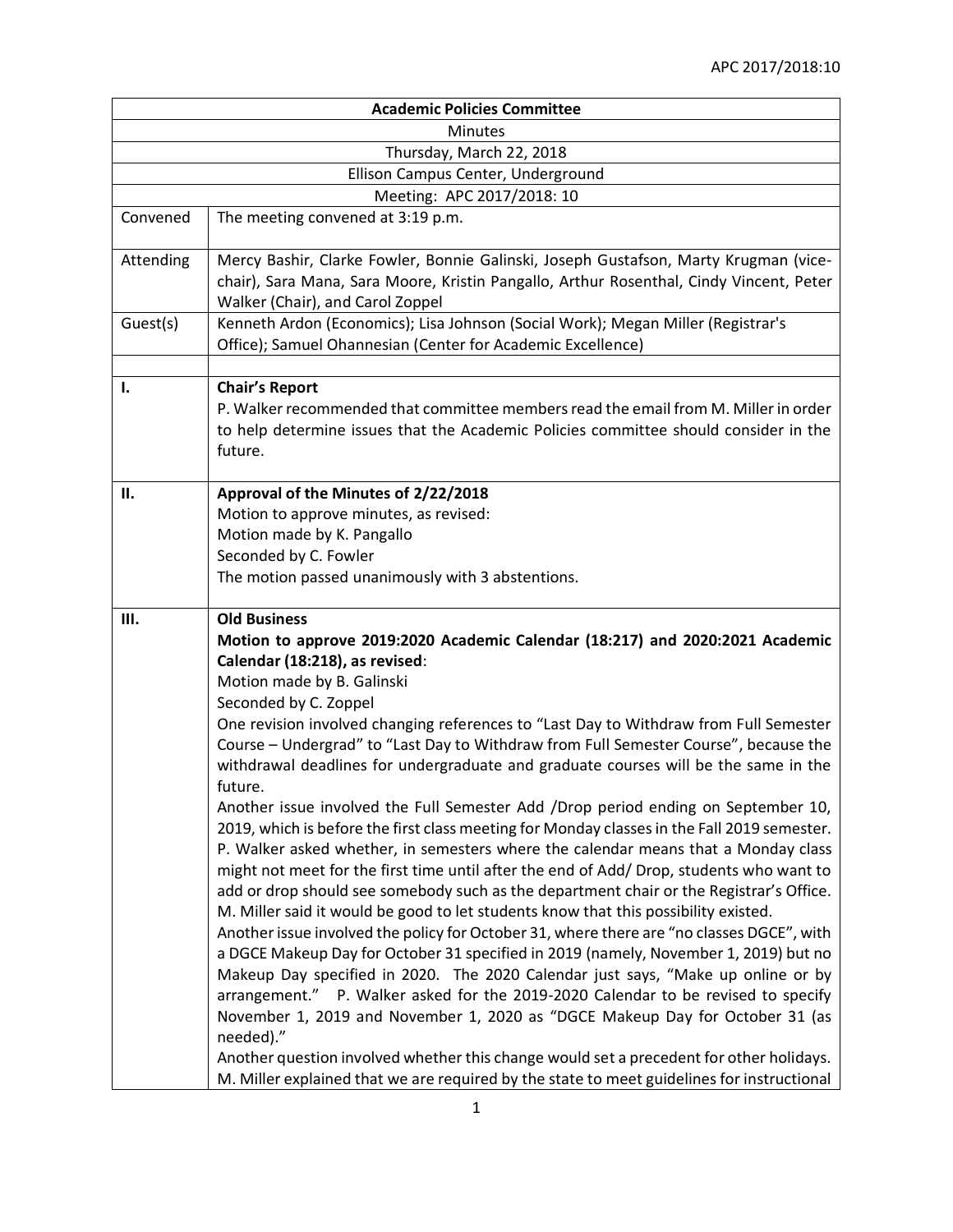|     | days, and we are required by our accrediting body to meet certain requirements for our<br>contact hours. Hence, the Academic Calendars need to specify make-up days for other<br>holidays such as Presidents' Day and Patriots' Day, to align with expectations for contact<br>hours. P. Walker noted that the cancellation of DGCE classes on October 31 is comparable<br>to what happens on a snow emergency.<br>The motion passed unanimously with 1 abstention.<br><b>Motion to approve Military Leave Policy (18:228):</b><br>Motion made by B. Galinski<br>Seconded by S. Moore                                                                                                                                                                                                                                                                                                                                                                                                                                                                                                                                                                                                                                                                                                                                                                                                                                                                                                                                                                                                                                                                                                                                                                                                                                                                                                                                                                                                                                                       |
|-----|---------------------------------------------------------------------------------------------------------------------------------------------------------------------------------------------------------------------------------------------------------------------------------------------------------------------------------------------------------------------------------------------------------------------------------------------------------------------------------------------------------------------------------------------------------------------------------------------------------------------------------------------------------------------------------------------------------------------------------------------------------------------------------------------------------------------------------------------------------------------------------------------------------------------------------------------------------------------------------------------------------------------------------------------------------------------------------------------------------------------------------------------------------------------------------------------------------------------------------------------------------------------------------------------------------------------------------------------------------------------------------------------------------------------------------------------------------------------------------------------------------------------------------------------------------------------------------------------------------------------------------------------------------------------------------------------------------------------------------------------------------------------------------------------------------------------------------------------------------------------------------------------------------------------------------------------------------------------------------------------------------------------------------------------|
|     | P. Walker noted that this policy, if approved, would appear in the SSU online<br>undergraduate catalog immediately after the existing leave of absence policy.<br>One question involved whether grades of Incomplete given according to this policy would<br>adversely affect whether the students involved are considered to be making satisfactory<br>academic progress. M. Miller noted that the policy could state, after the final paragraph,<br>"In cases where students elect to receive incomplete grades, the students' academic<br>standing category will be calculated based on their prior term's academic standing."<br>Another issue involved the references in the proposed policy to the option for students<br>to "complete all course requirements prior to deployment/activation", and whether that<br>language should be changed in order to clarify that students could complete course<br>requirements in some courses and receive grades of Incomplete in some courses, instead<br>of being required to either complete all course requirements in all courses, or else have<br>grades of Incomplete in all courses.<br>Another issue involved the references to "Short term leave" and "Long term leave" in the<br>proposed policy. M. Miller said that in the event service extends longer than initially<br>planned, the student has the responsibility to contact the Veterans' Affairs Office.<br>Another issue involved what would happen if the military leave extended to 5 or 10 years<br>or longer. S. Ohannesian said that federal legislation requires that veterans returning<br>from military leave must be allowed to enter their program at the point at which they<br>left, so any coursework successfully completed would have to apply to their program. M.<br>Miller noted that Salem State would agree to grant a degree, even though the student<br>might not be able to meet current requirements for external licensing.<br>Motion to postpone action on this policy until the next meeting: |
|     | Motion made by K. Pangallo<br>Seconded by S. Moore<br>The motion passed unanimously.                                                                                                                                                                                                                                                                                                                                                                                                                                                                                                                                                                                                                                                                                                                                                                                                                                                                                                                                                                                                                                                                                                                                                                                                                                                                                                                                                                                                                                                                                                                                                                                                                                                                                                                                                                                                                                                                                                                                                        |
| IV. | <b>New Business</b><br>Motion to approve the "Request to add life experience statement for social work<br>undergraduate admissions and undergraduate catalog" (18:240), as revised:<br>Motion made by C. Zoppel<br>Seconded by S. Moore<br>L. Johnson noted that this statement is a requirement of the Social Work accrediting body,<br>and this policy needs to be shared with prospective students as well as current students.<br>This statement, if passed, would go in the departmental narrative for the School of Social<br>Work in the online undergraduate catalog. It will state, "Per the Council of Social Work<br>Education Accreditation Standards, Salem State University School of Social Work does not                                                                                                                                                                                                                                                                                                                                                                                                                                                                                                                                                                                                                                                                                                                                                                                                                                                                                                                                                                                                                                                                                                                                                                                                                                                                                                                    |